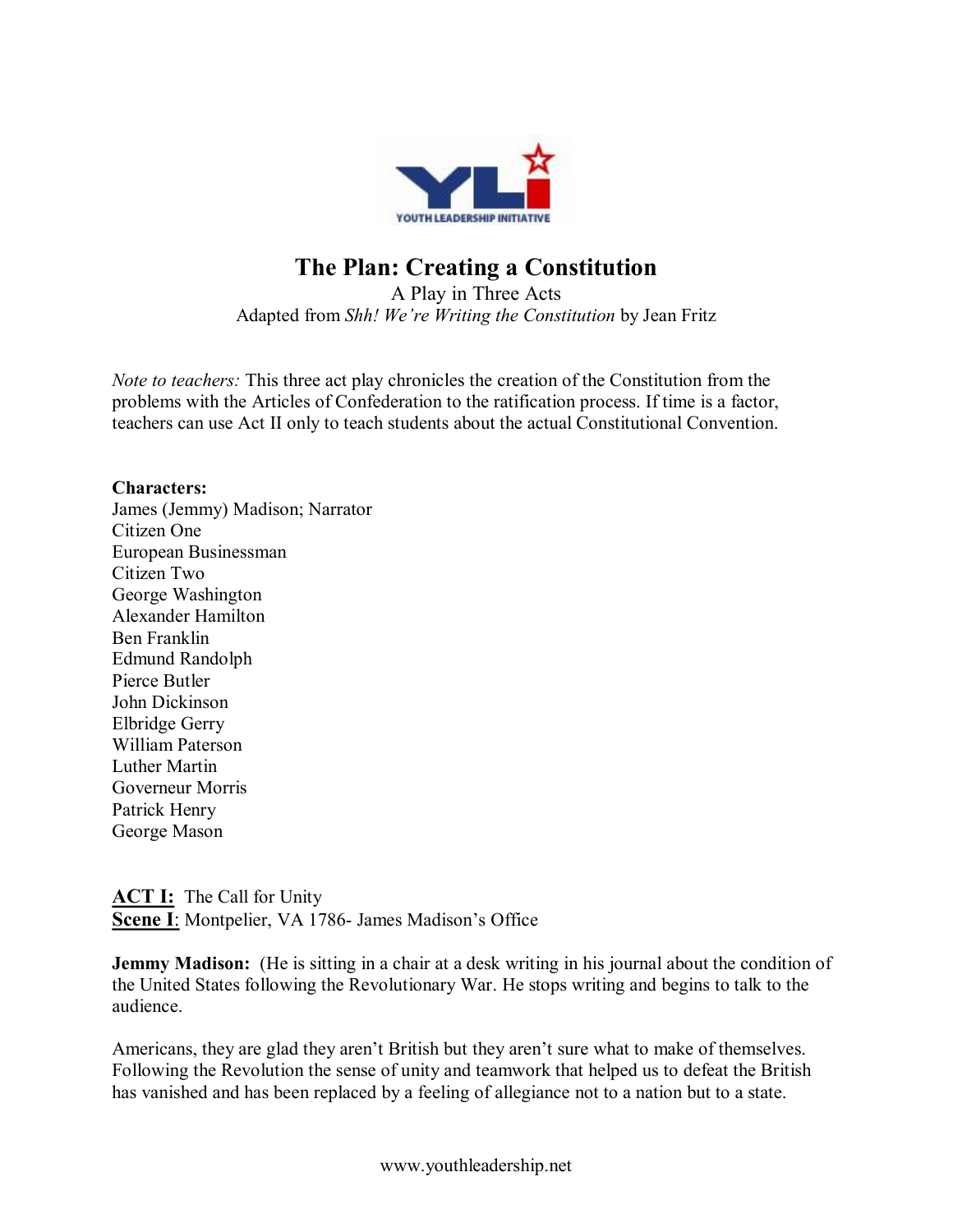Virginians consider themselves citizens of Virginia not citizens of the United States. Shouts of "no account Yankees" and "lousy Buckskins" echoed from the mouths of northerners and southerners alike with little account for the idea of a unified nation.

I recall General Washington during the war, trying to create unity among his troops.

*General George Washington:* I decided it would be a good idea if my troops swore allegiance to the United States. I lined up a group of men from New Jersey and asked them to pledge their loyalty to the new nation, they looked at me as though I had taken leave of my senses. I had to drop the idea although I never gave up on it.

*Jemmy Madison:* Now, in 1786 we are in a real pickle. Just listen to the public describing the problems facing the United States under our current ruling document – the Articles of Confederation.

*Citizen 1:* Prior to the war I borrowed money to start my business, now I have to pay the money back but my customers don't use the same currency as I do. The paper money issued by each state is worthless, making it impossible to do business. I am facing bankruptcy.

*French Merchant:* I sell wine to the colonies. I must make trade agreements with each of the states to do so. This is inefficient! I will sell my wines elsewhere and not in America. Vive la France!

*Resident of New York:* The pigs are running the streets! People are throwing their garbage into the alleys creating a real mess. This city is a sty! We need order and someone to pick up all this garbage.

*Congressman:* We have to pay back our debts from the war - especially to France - but we can't since the states can't be bothered to pay their taxes. At our last meeting only several states sent members to help make new laws. It doesn't matter, they won't follow them anyway.

*Citizen 1:* I hear the criticisms of the Articles of Confederation but who cares. I fought the British so that I wouldn't have to answer to another king in the form of a federal government.

*Jemmy Madison:* The problems continued to mount growing more and more troublesome throughout time bringing us to 1786. Luckily, there are a bunch of us here who have some ideas about how this problem can be solved.

**Scene II:** Philadelphia, May 3<sup>rd</sup>. Outside of Constitution Hall.

*Jemmy Madison:* I am so excited! I just arrived in Philadelphia for an important event. The trip from Virginia was long, but I am here and ready to go. Eleven days early! Why so early? I didn't want to miss a minute of such an important event.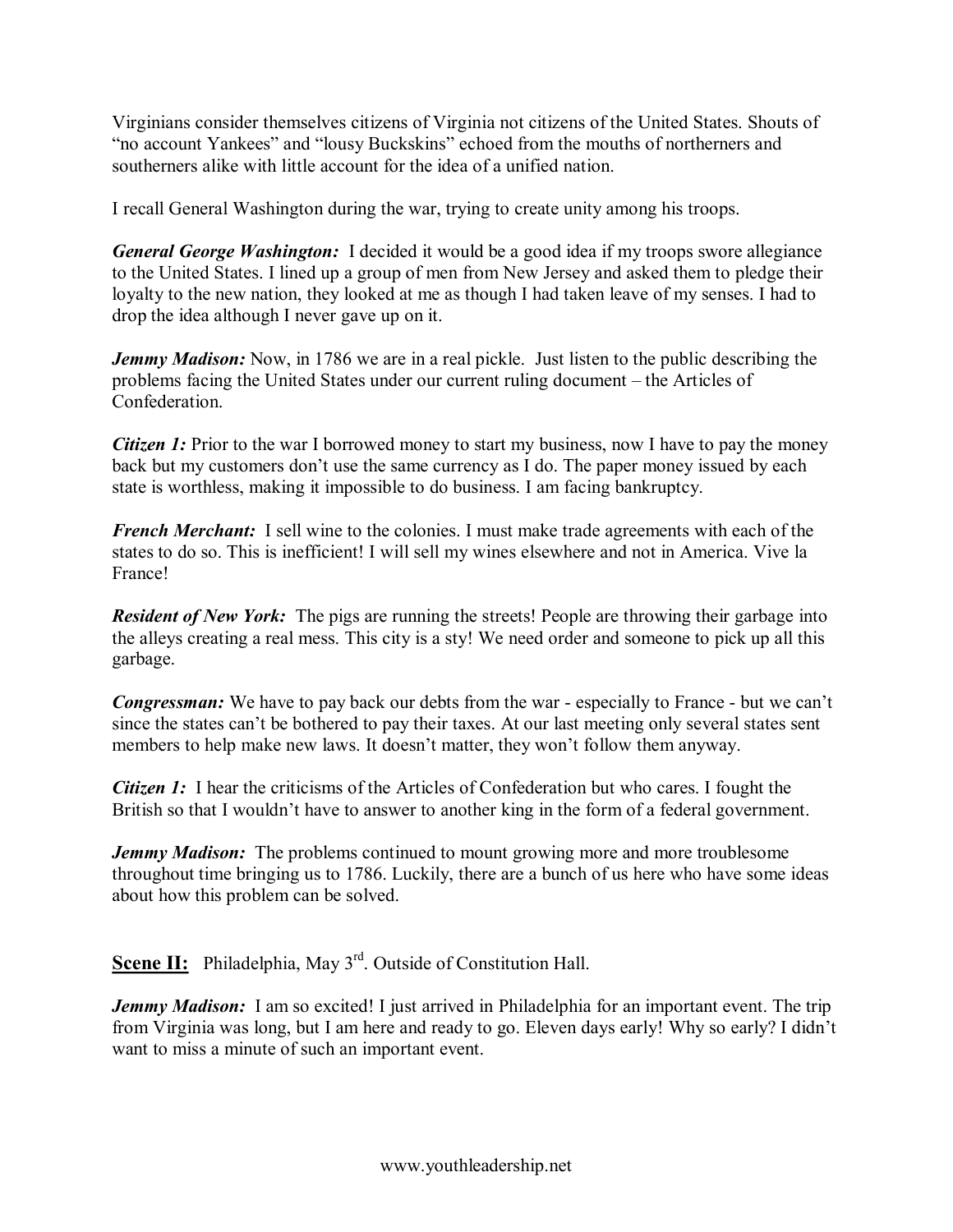If you recall, when we last spoke the nation was breaking apart due to the fact that the federal government had no power over the states.

## **(Aside) Madison, Washington and Adams are assembled together discussing the state of the country and what should be done.**

*George Washington:* I have felt strongly that the United States will not survive if something is not done to give power to the national government. Something must be done - and fast!

*Alexander Hamilton:* I agree. My upbringing in the Caribbean and experience in business has taught me that a disunified nation is not efficient in turning a profit. Loyalty to a state over a nation is folly and foolishness.

*Jemmy Madison:* Although smaller in stature than the two of you, I am big in ideas and I agree with you, Hamilton. What can we do to create this national government?

## **(Return to Constitution Hall.)**

*Jemmy Madison continues:* The three of us-Hamilton, Washington, myself and a handful of others suggested to the Congress that all the states send delegates to a Grand Convention in Annapolis, Maryland. The first Convention was a complete flop. Hardly any delegates attendedincluding the delegate from Maryland who merely had to walk down the street.

### **(Aside) Delegates comment to the audience:**

*Rhode Island Delegate:* I will not have anything to do with revising the Articles of Confederation. They are fine as they are. Rhode Island won't be bossed about by its larger, more populous neighbors.

*Patrick Henry:* I smell a rat! I smell a rat that is out to steal cheese from the sovereignty of the states. I will not attend.

*Willie Jones, North Carolina:* I will not say what I smell, but I won't go either.

### **(Return to Madison outside of the Hall.)**

*Jemmy Madison*: The call went out again to revise the Articles of Confederation. Perhaps violent events like Shay's Rebellion were signals to many that a unified central government was needed to protect citizens and their property.

So here I am, ready to see what the delegates can come up with to solve these problems.

*Doorman enters and hands Madison a message:* For you, sir.

*Madison:* It's from Washington.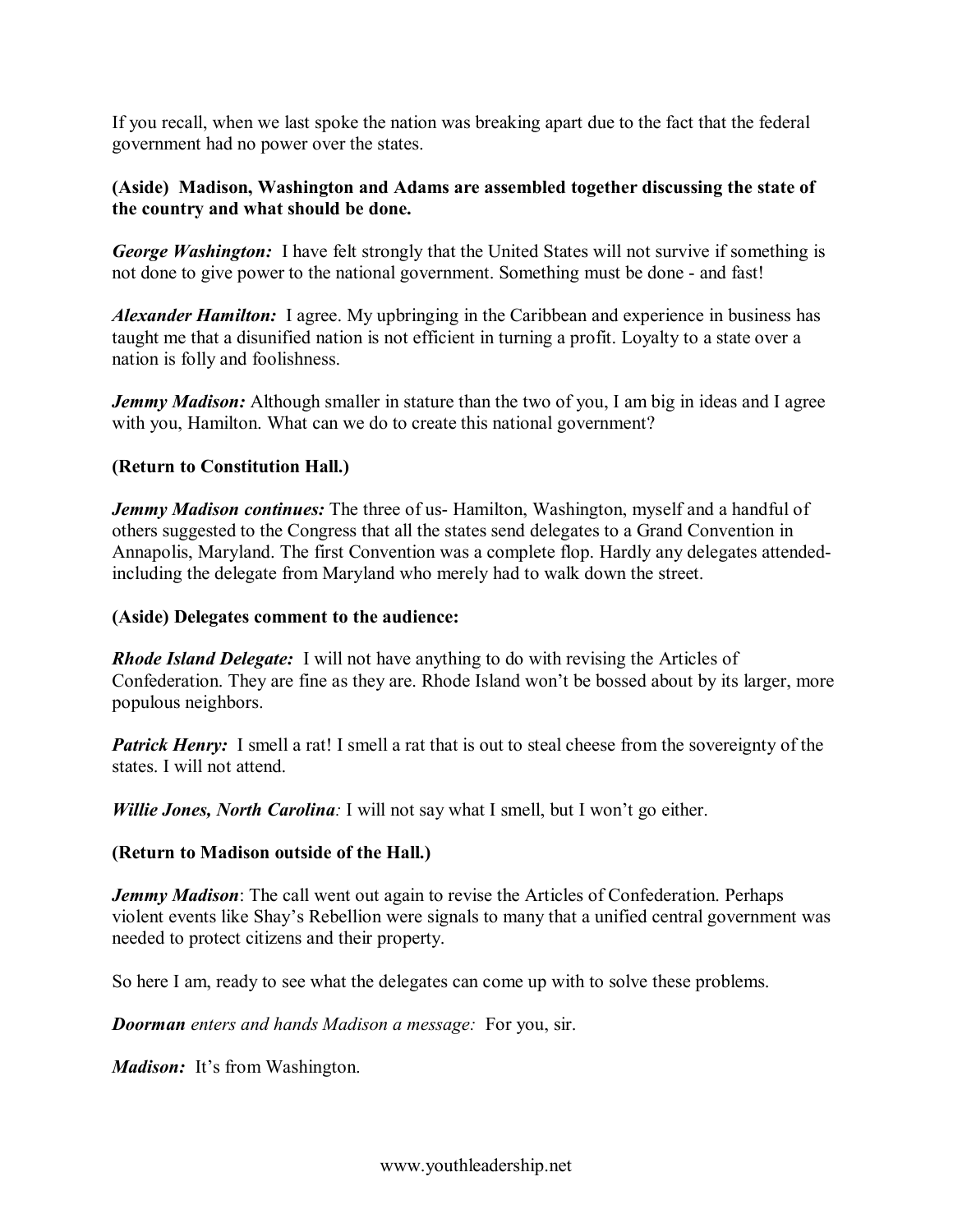*George Washington:* I have been ill with a headache and upset stomach for several days, but nothing I mean nothing will keep me from Philadelphia. Leaving Mount Vernon, see you soon. G. Washington

## **(Outside Constitution Hall.)**

*Madison:* Well, my early arrival wasn't necessary. It took until May 25<sup>th</sup> for enough delegates to arrive to make sure that a majority of the states were represented. I heard all of the excuses – bad roads, personal business that had to be attended to, lack of money, wet weather – all rubbish!

*Citizen 3:* Look out! Here comes our most famous citizen Ben Franklin.

*Citizen 4:* What's he doing?

*Citizen 3:* He is riding in a sedan chair, being carried by four prisoners from the jail.

*Citizen 4*: Is that necessary?

*Citizen 3*: Well, he is 81 though you would hardly believe it by the way he acts. Always out having fun - but his back hurts on the cobblestones if he rides in a carriage. Mr. Franklin, look over here! Hooray!

*Citizen 4:* Hooray for Franklin! Let the convention begin.

*Jemmy Madison:* With enough delegates, the convention started on the 25<sup>th</sup> of May, 1787. The process to rewrite the Articles of Confederation was underway. Let's enter the hall and see what is going on.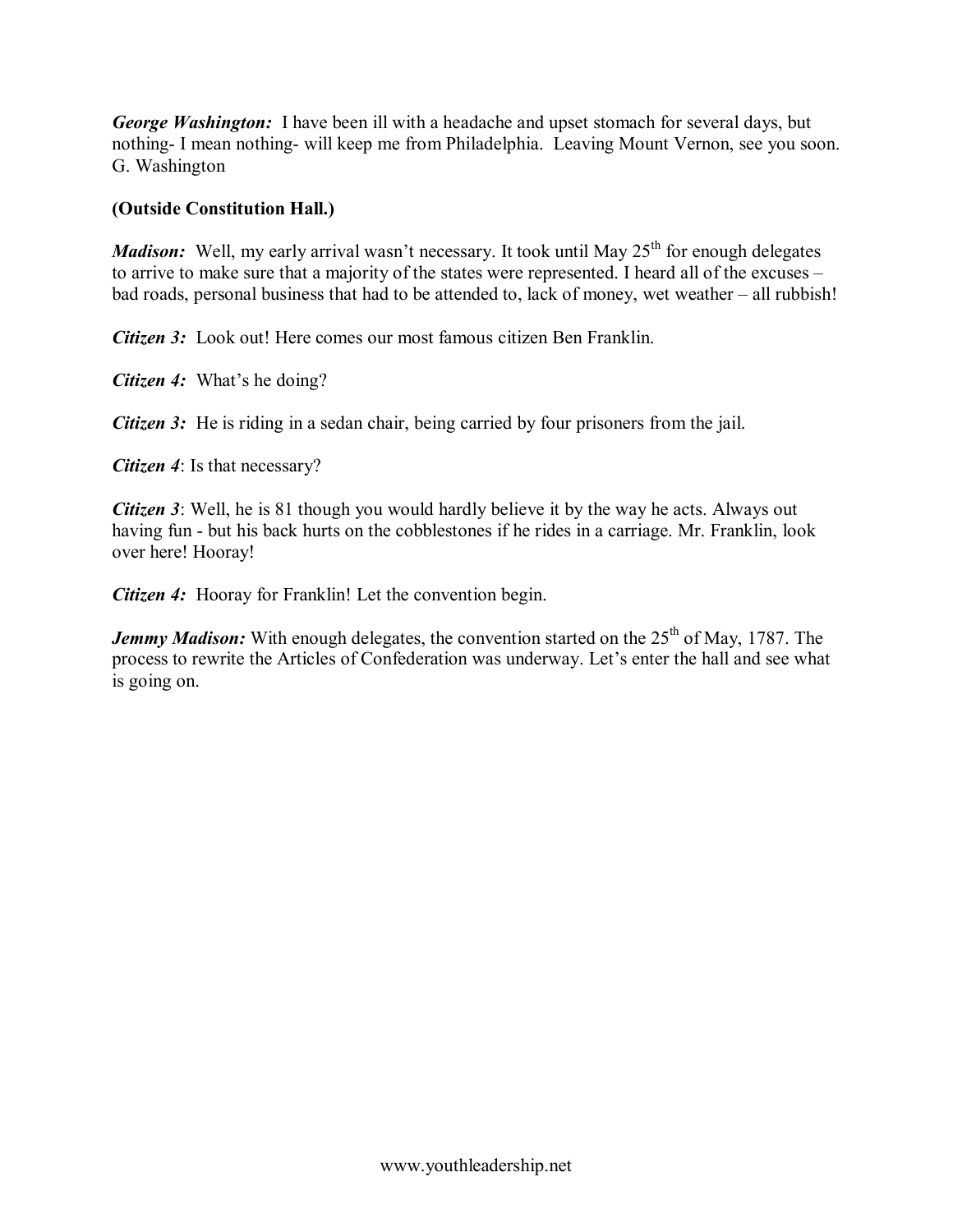**ACT II.** The Convention

**Scene I.** Summer, 1787. Philadelphia, Inside Constitution Hall.

*James Madison:* Well, by the end of May there were enough delegates to begin trying to revise the Articles of Confederation. It is hot here in Philadelphia. Really hot. And to make matters worse, the windows have been shut to prevent newspaper reporters and the public from listening to the discussions. Delegates were advised not to write letters about the proceedings to their families and special attention was paid to Benjamin Franklin, since it was hard for him to keep a secret.

## **(Crowd is huddled outside one of the windows of the hall.)**

*Citizen 1:* What are they saying? Can you hear what is going on?

*Citizen 2*: Shhh. I'm trying to listen, but I can't hear a thing.

*Newspaper Reporter:* If I knew what was going on in there, I would have the scoop of the eighteenth century!

*James Madison:* The first thing that we delegates did was to elect George Washington as the president of the Convention. He was then directed to sit in an official chair on a raised platform so that he could direct the proceedings. I sat in the front of the room so that I could keep detailed notes of all the proceedings. The remaining members sat at long tables draped with green cloth. Little did I know that I would be writing for four months!

Meanwhile, rumors abound outside of the hall.

*Citizen 1:* I heard something about installing a king-perhaps the second son of George the Third.

*Citizen 2:* No way, I didn't fight one king to install his son as another.

*Newspaper Reporter*: I have it on good authority that this won't happen; Washington knows a king is not the answer for our country.

*James Madison:* Luckily, the delegates were inside working hard on "A Plan" to replace the inefficient Articles of Confederation. I use the term "Plan" because if I mention the word "Constitution" the convention will erupt with fear. Men with ideas stepped forward to present their thoughts to the Convention. One such man was Edmund Randolph, a fellow Virginian.

*Edmund Randolph:* I would like to present an idea for a "federal" style of government. What I propose would include three branches of government that would share power. First, the executive branch would be responsible for running the government; the legislative branch would consist of two houses and would make the laws. The House of Representatives would be elected directly by the people; the Senate would be smaller and would be elected by members of the House. Together they will be called Congress. The third branch would be headed by a Supreme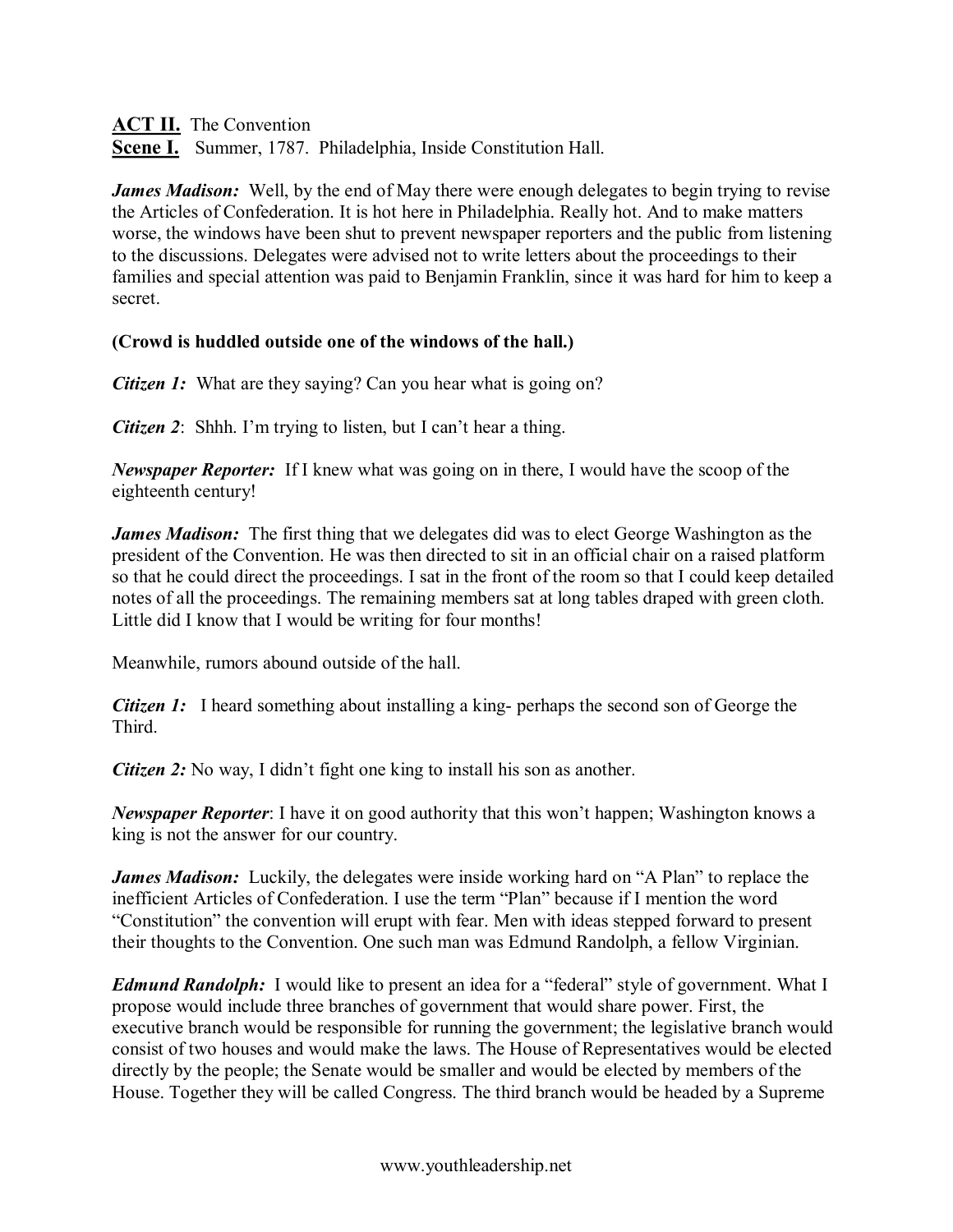Court that would make sure that laws were legal and properly obeyed. As I am Governor of Virginia, I refer to this plan for a federal government as the "Virginia Plan."

*Pierce Butler*: Randolph is a likable man, we should consider his plan.

*Edmund Randolph:* With a final note, I would like to very clearly state that this resolution is for a federal government that would be national in nature and would be supreme over the states.

# **(DEAD SILENCE in the room.)**

*Pierce Butler:* As a South Carolinian, I take offense at the idea that the states must answer to a federal government! I am angered that you are considering a national government!

*John Dickinson*: Mr. Butler, there isn't anything wrong with such an idea. We *are* a nation after all! I think I speak for the state of Delaware when I say that I would consider such a government. We are a nation!

*Elbridge Gerry:* No! I don't want to hear of it. I did not travel from Massachusetts to create a new government. I came here to rework the old one which did not include a national government at all. I am here to protect the sovereignty or rights of the states.

# **(Two delegates talking to each other in a whisper.)**

*Delegate 1:* Who let old "Grumbletonian" speak?

*Delegate2:* I don't know but he does bring up some good points. We must consider whether or not to throw out the Articles of Confederation and write something new, or merely revise them.

*James Madison:* All kinds of fears surfaced as the delegates debated the idea of creating a federal government. Small states feared that they would have little power, larger states feared that the sharing of power would take away some of their advantage in the Congress. Many were afraid that only the rich, educated aristocratic class would be able to participate and benefit from such a government. Others felt as though allowing the common folk to participate would result in mob rule.

*James Madison:* It took a while but eventually the convention did agree on a national legislature with two houses, but the word "national" had to be removed.

*Alexander Hamilton:* Now that we have decided on a legislature, we still have much to decide. I would like to discuss the executive. In my business experience I have found it to be a good thing to let a leader remain in power for a long duration so that he may perfect his role and offer the most good to the public. I think that an elected president should serve a long term, perhaps a life term.

**Ben Franklin:** I don't know if that's a good idea.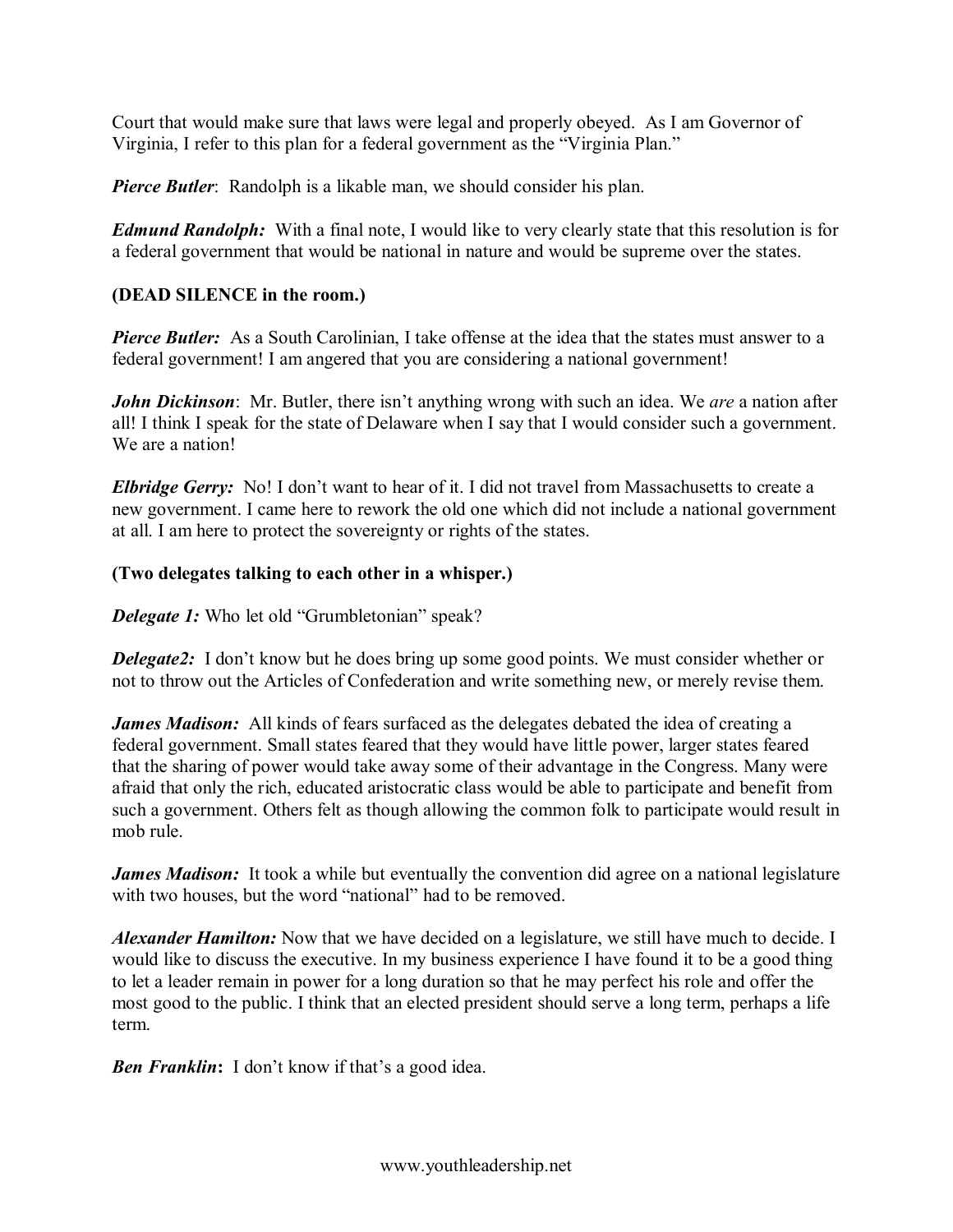*Alexander Hamilton:* If they finish a term and are wandering around, what good will it be. They will have nothing to do and it will be embarrassing to see them floating around like ghosts.

**Ben Franklin:** But what if the person chosen doesn't know how to be a leader? Or what if he is a bad president? Shouldn't there be a way to get rid of him?

*John Dickinson:* That's a good point.

*Ben Franklin:* Otherwise, the only thing we could do would be to shoot him.

# **(Laughter from the delegates.)**

*George Washington:* After much discussion and debate, it has been decided that there will be a single executive in the form of a president who will be paid out of the Treasury of the new government. He will be chosen by electors from each state, for a term of four years. If he cannot serve or breaks his promise to the people he will be impeached, or removed from office.

**Pierce Butler:** But what if he dies in office? Or is removed from office? Who will take his place? Would there be an emergency election? If the vice president's role is to take over in these instances, what would he do while the president was in office?

*James Madison:* It was decided that the vice president would assume the role of president if the executive died in office or was impeached. Until that time the vice president would be given the job of presiding over the Senate.

*John Randolph:* I would like to thank the delegates for debating the Virginia Plan for the past four days. I hope that you will continue to debate and refine the ideas and create a federal government….

*William Paterson interrupts by standing and stating***:** I don't approve of a single idea presented by Mr. Randolph. I would like to offer the convention a different perspective that I like to call the "New Jersey Plan." My plan is practical, less expensive, legal and will not limit the power of the states. Might I present my plan, Mr. Washington?

*George Washington:* Let's take a break and when we return Mr. Paterson will present his New Jersey Plan.

**Scene II:** The New Jersey Plan**,** Constitution Hall.

*George Washington (addressing the Convention that has reassembled after a break)***:** Please be seated. Delegates, please be seated so we may get started.

# **(The delegates find their seats and give Washington their attention.)**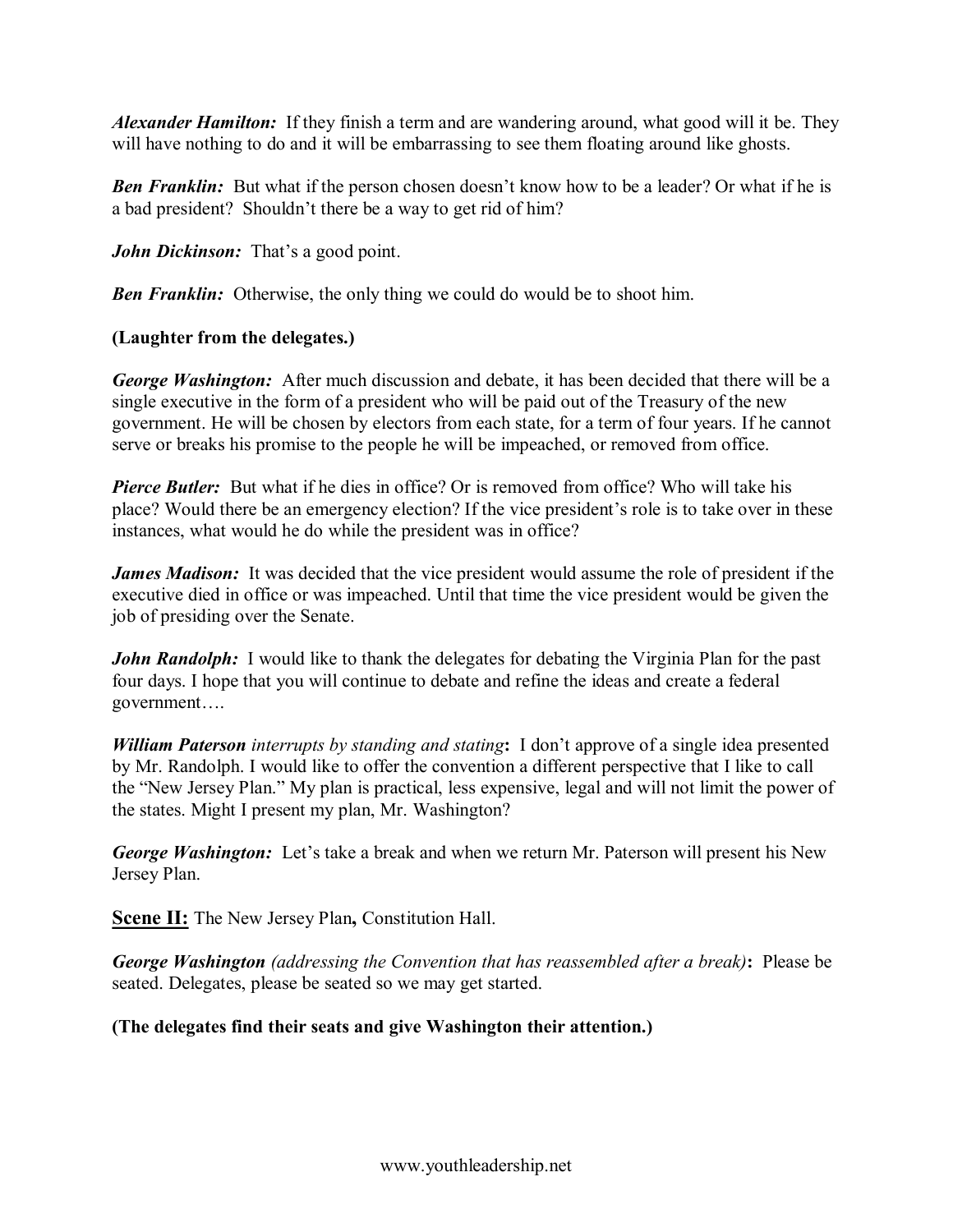*George Washington:* I believe that when we left we said that Mr. Paterson of New Jersey would have the floor to present his ideas and responses to the Virginia plan. Please give Mr. Paterson your attention.

*William Paterson:* Thank you. As I said earlier, I am opposed to every idea presented in the Virginia Plan as presented by Mr. Randolph. New Jersey - a small state - should have the same vote as a large state.

*James Madison:* I object to that. Small states will have less representation in the House but will have equal footing in the Senate….

*William Paterson:* Before I was interrupted, I was also saying that a unitary system of government with one legislative body with several executives will better represent the rights of the states- particularly the small ones.

*James Madison*: Will it? Did the unitary system of England represent us well? No, but you are proposing a similar model for the United States; one that does not account for balancing the power between small and large states.

*William Paterson*: Well, yes- but also, it will cost a lot of money for delegates to travel to Congress with so many representatives. How could they afford it?

*James Madison:* We could hold Congress in a newly created Capital and delegates would only have to travel there several times a year or live there during those sessions.

*William Paterson* **(forcibly):** I still say this plan won't work. (Sits down angrily.)

*George Washington*: At this point I think we should vote on one of the two plans. Those in favor of Mr. Randolph's Virginia plan for a federal government say "Aye." Madison, record seven "Ayes" for the Virginia Plan. Those in favor of Mr. Paterson's New Jersey plan say "Aye." Madison, record three "Ayes" for the New Jersey Plan.

The Virginia Plan carries with a split decision put forward by the state of Maryland. Therefore, we will scrap the idea of a federation and move ahead with creating a new document that will outline and organize a new constitution and create a federal government.

## **(Shouts and Hoorays from the delegates as they get up to leave the hall.)**

*James Madison:* Although much had been decided, a huge burden lay ahead for the delegates. Delegates sent for their families and brought them to Philadelphia since they knew it would take most of the summer for them to draft this document that would be called the Constitution.

**Scene III.** Drafting the Constitution Independence Hall, Philadelphia.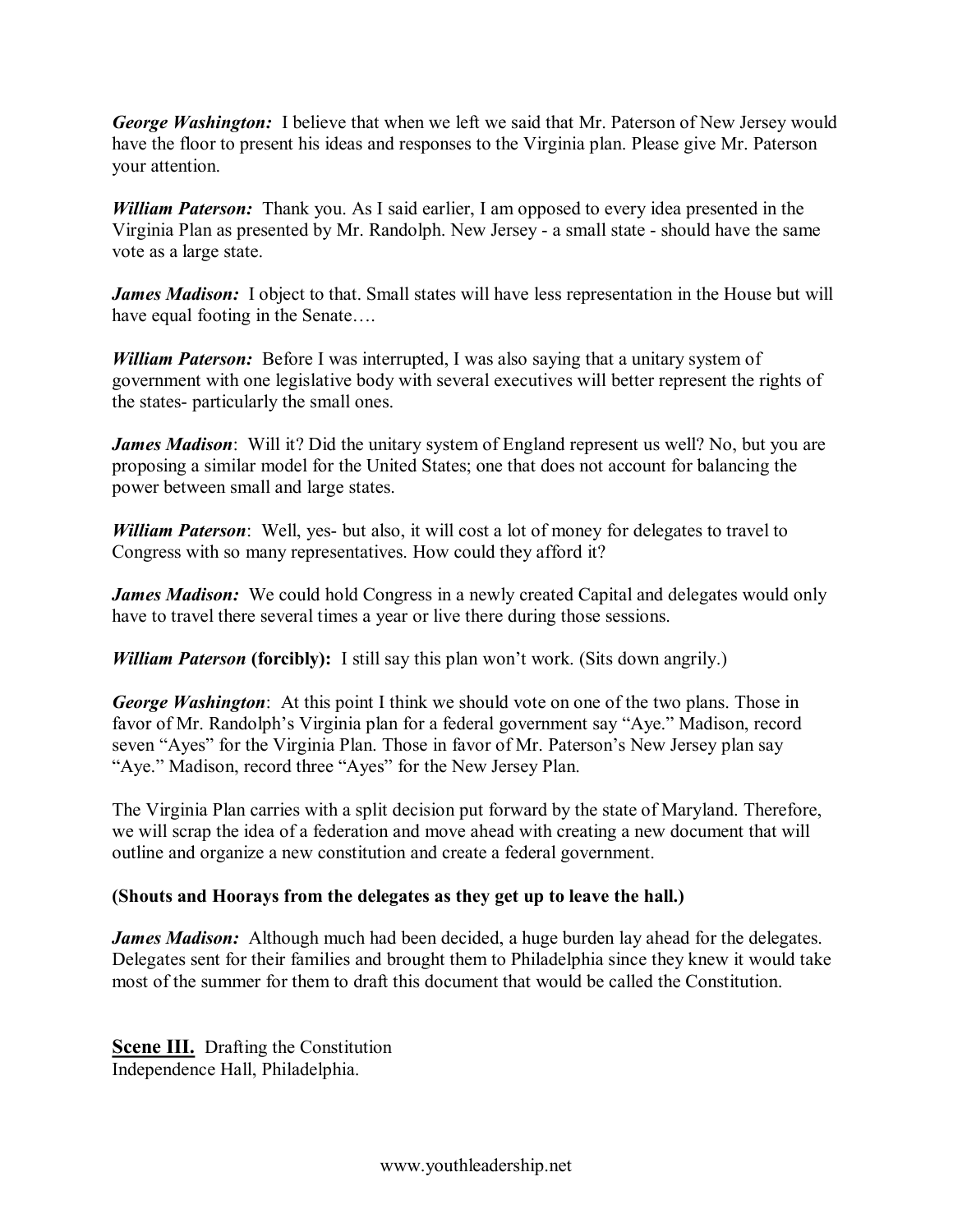*James Madison:* The summer dragged on. It is a wonder that we all didn't quit and go home. What inspired most of us was that we knew we were deciding the future of our country.

*Pierce Butler:* I sometimes worry that the people won't like certain provisions of this Constitution. Does that concern you?

*John Dickinson:* Yes, it does concern me. We have to appease the people in order to get them to believe in this Constitution.

*James Madison:* I have had enough of "will the people like this" or "will the people like that." Our job is to create the best government possible without regards to pleasing certain factions of American society. If we create a solid, working government then the people will approve and get behind it!

*George Washington:* It's now or never! We must persevere and continue on with the project at hand.

*Luther Martin:* I think, blah blah blah**…. (Drones on and on, delegates yawn and put their heads on the table. Madison stops taking notes. Franklin snores.)**

*Delegate 1*: I need to leave, I can't stand his talking anymore!

*Delegate 2*: You can't, you heard Washington, we need to press on.

**Delegate 1**: I will stay for Washington's sake and for the sake of the country, but my goodness, putting up with this is a real sacrifice.

*Delegate 2*: I hear you!

*Washington:* The next question we will discuss is whether or not the states should be represented in Congress according to the population of each state. I open the floor to debate.

*Edmund Randolph:* Of course. States such as Virginia with large populations should have more representation than small states.

*John Dickinson, William Paterson, Pierce Butler:* That's not fair to the small states! The large states will gang up on us and prevent us from having any power.

*James Madison*: Friends, this is not so. There is no evidence to believe that the larger states would ally themselves. If anything they are rivals!

*William Paterson:* I am not convinced.

**Ben Franklin:** There is too much tension in this room. To help, I believe that it would help to cut the tension if we started each morning session with a daily prayer.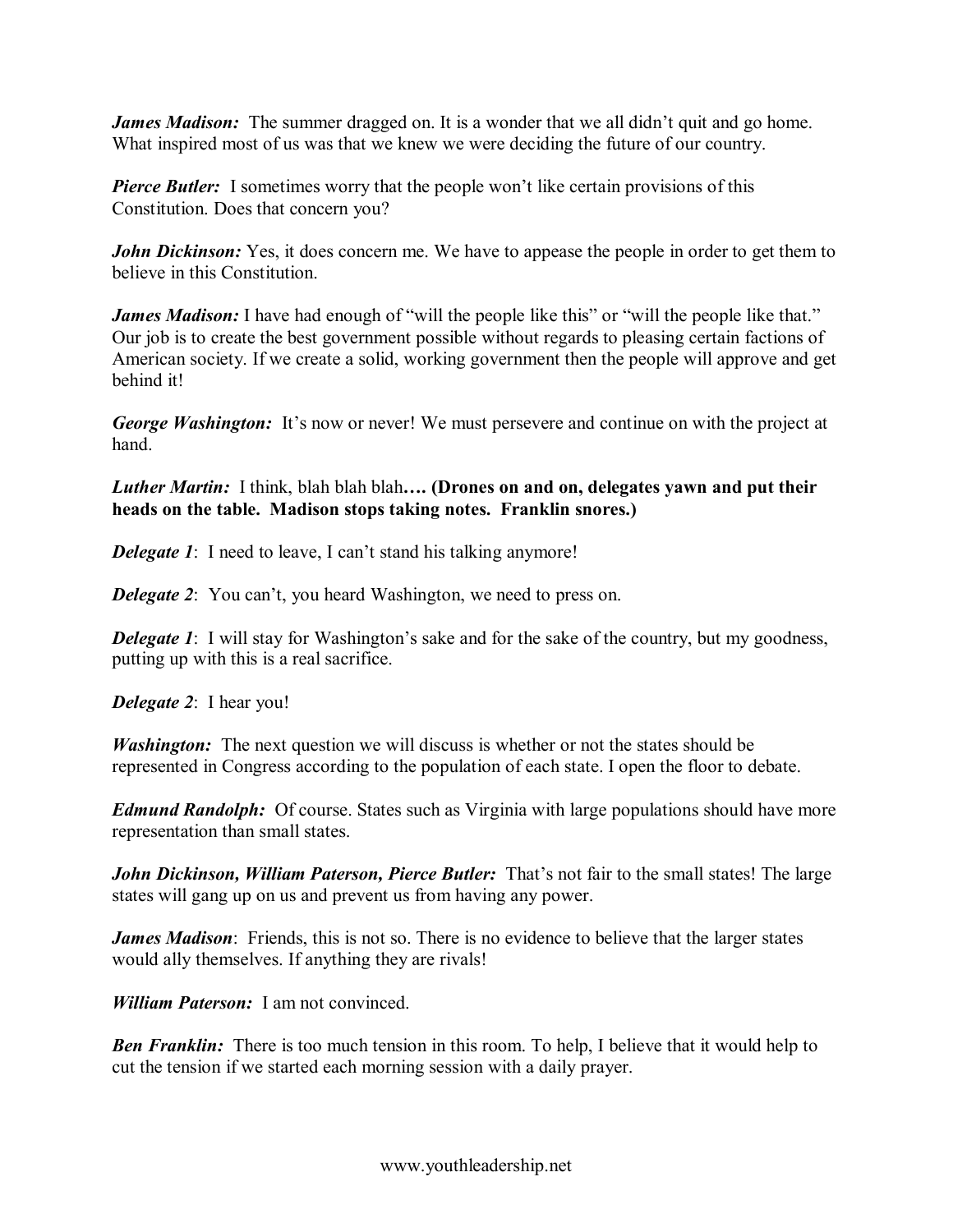*North Carolina Delegate*: Who will pay for a minister? We can't afford that.

*Alexander Hamilton*: Rumors will start that the convention is in real trouble if the people see a minister being summoned to the hall.

*James Madison:* It was resolved that no minister would be called and the states went back to discussing the representation of the states in the Congress. Washington put a vote to the floor which called for each state to be represented equally, regardless of population, in the Senate.

*George Washington:* Those for equal representation in the Senate say, "Aye."

*Delegates:* Aye.

*George Washington*: I count five "Ayes." Madison, please record the vote.

*George Washington:* Those opposed to equal representation in the Senate say, "Nay."

## *Delegates:* Nay.

*George Washington*: Madison, record five "Nays". A tie vote with Georgia's votes split down the middle.

*John Dickinson:* I think I speak for the small states when I say that we are outraged that our power is being depleted. I suggest that the small states break off and make our own treaties with foreign nations.

## *Delegates:* **(Mixture of "yeas" and "nays." Loud discussions.)**

*Luther Martin*: This convention is held together by no more than the strength of a hair!

*George Washington (With a disappointed look)***:** I have almost despaired of the task of writing this Constitution. In the last week we have made so little progress.

### **A while later…**

*James Madison:* I am not sure what happened, but the week of July 14<sup>th</sup> both the heat wave and the stalemate over representation broke.

*George Washington:* A Great Compromise has been reached! Every state will have two members in the Senate and the House of Representatives will have one representative for every forty thousand inhabitants.

### *Delegates:* Hooray!

*James Madison:* Now the question of dealing with the trouble between northern and southern states who had differences of opinion over the expansion of slavery and of taxation.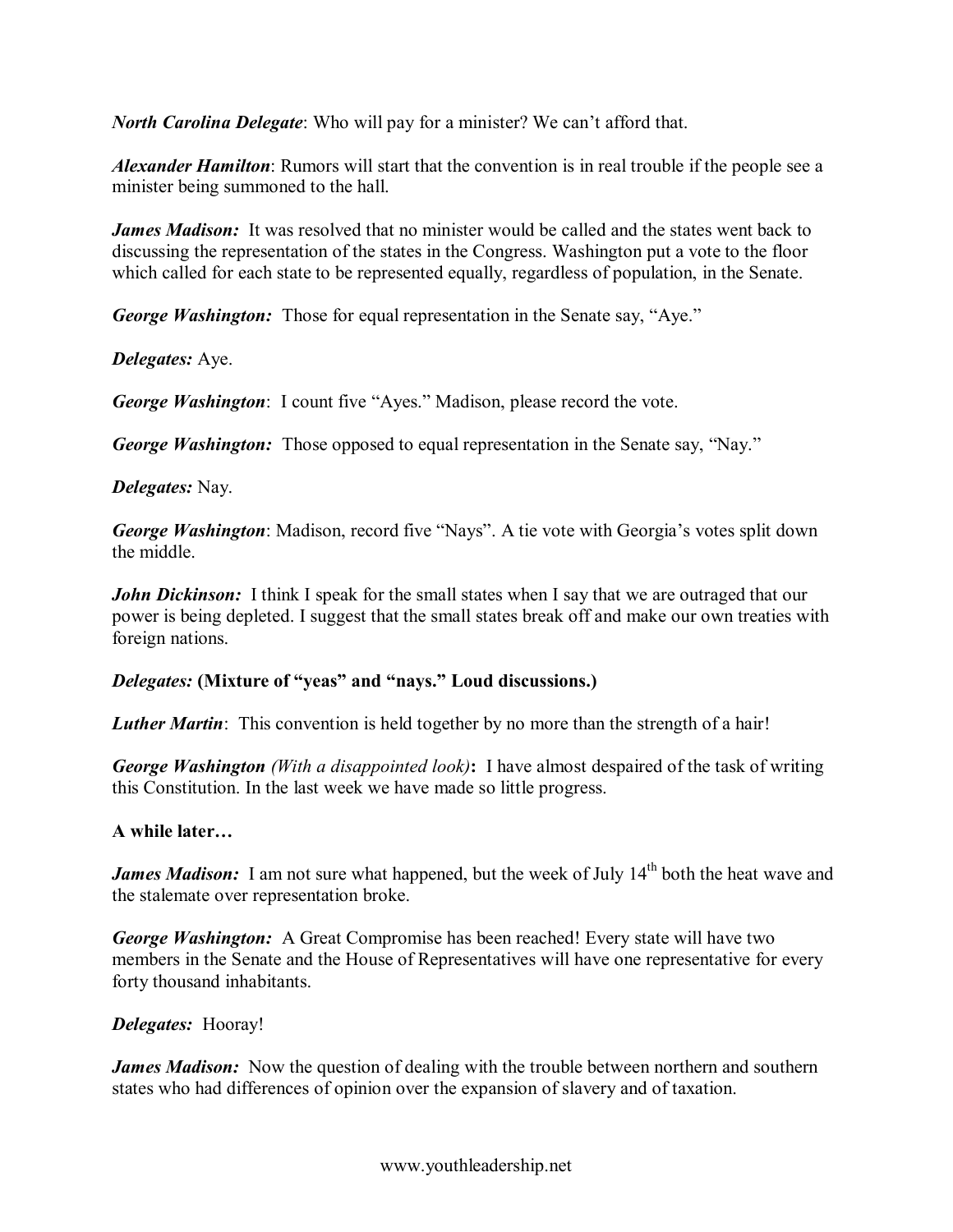*Patrick Henry:* Since the north is more populated, won't it have more power than the south? And what about taxation on goods sent from the south to Europe such as tobacco, rice and indigo? Won't the north try to increase those taxes on southern farmers?

*Pierce Butler:* What about slaves brought into the south?

*Delegates*: Yes, what about slaves? Do they count towards total population?

*Elbridge Gerry*: We should get rid of slavery altogether!

*Half of the delegates:* Hear! Hear!

*Edmund Randolph*: Virginia won't belong to a government that dictates about private business ventures! That is a violation of state sovereignty.

*Alexander Hamilton:* If we want a Constitution, we will have to strike some kind of bargain. Any ideas?

*James Madison:* A bargain was reached by which the northern states agreed to continue the slave trade until 1808 while the southern states agreed to give up their demand that commercial regulations had to be passed by two-thirds vote of both houses. It was also decided that a slave would count as 3/5 of a person towards representation in Congress. This Three Fifths Compromise meant that slave populations would count towards Congressional representation in the house but not so much as to overtake the northern states.

Although progress was made, the debate and discussion continued on.

*Governeur Morris:* Can anyone be a Congressman? There are many people just arriving on these shores, are they fit to represent those of us who have been here longer? I say, if it takes seven years to learn how to be a shoemaker, a foreigner ought to spend fourteen years to learn how to become an American legislator.

*James Madison:* In the end, it was decided that a senator was required to be a citizen for nine years; a representative for seven years; and the chief executive, or president, had to be native born.

*George Washington:* It is agreed also that states seeking to enter the union will follow specific provisions for such.

*Delegates:* Aye, Aye.

*George Washington:* Changes can be made to this Constitution as future demands require. These changes will be referred to as amendments and under NO circumstances may there be any changes that will alter the type of government created by this convention.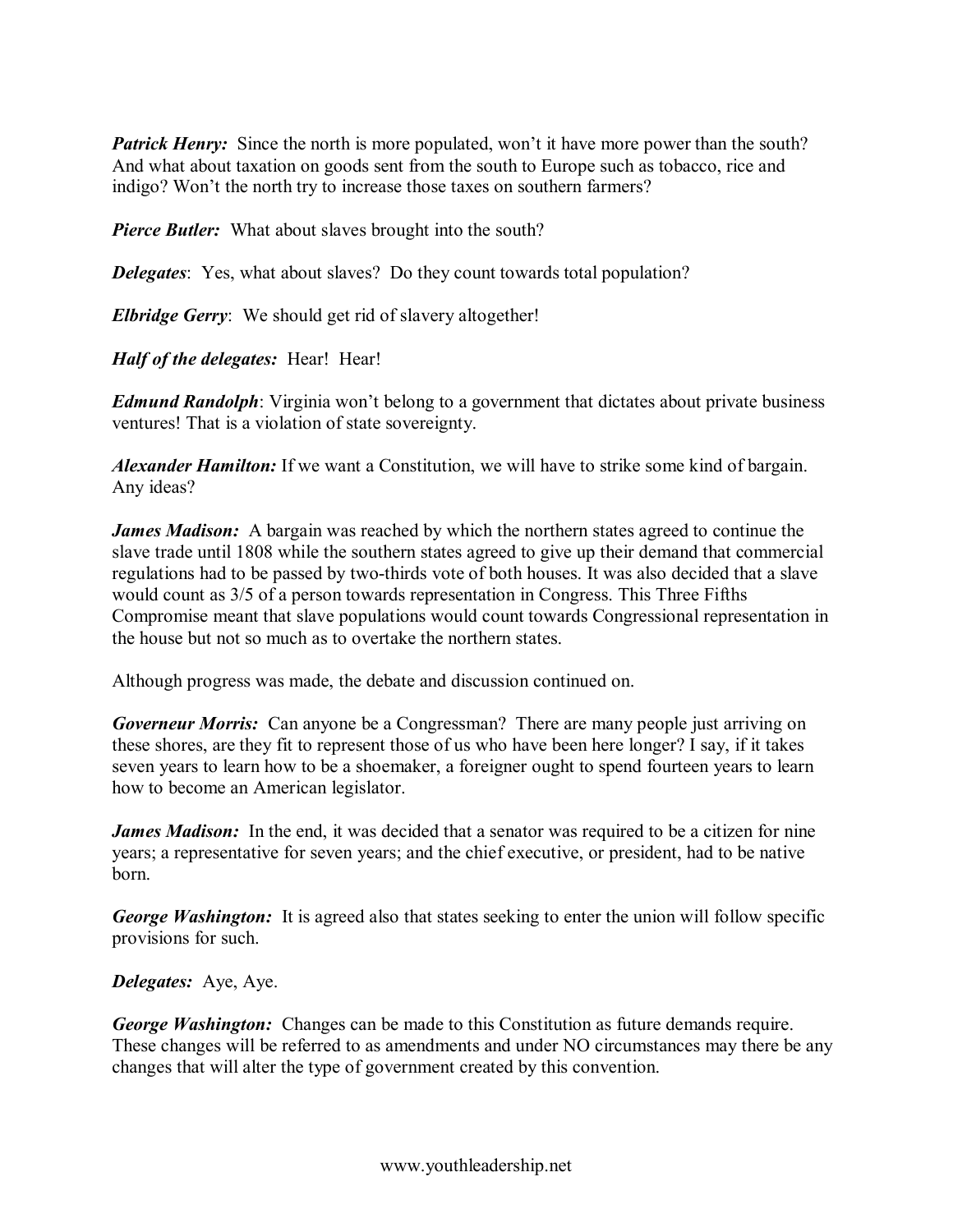*James Madison:* The ability to amend the Constitution would make the document flexible and responsive to the needs of citizens in the future. By not allowing the structure of government to be altered, it guaranteed that the government would be in the hands of the people.

*Alexander Hamilton:* Now that this document is drafted, how do we get the states to approve or ratify it?

*Governeur Morris:* What about allowing the state legislatures to vote on it?

*James Madison:* I don't think this is a good idea. The states will want to keep power in their own hands and will vote, "No." I propose holding state conventions in which citizens will have more say in approving the Constitution.

*Governeur Morris:* That's not a bad idea.

*Delegates:* Aye, Aye.

*George Washington:* Then it is decided, each state will hold a ratification convention and discuss and vote on the Constitution. It will take nine states to ratify, or agree to this Constitution, to make it the law of the land.

*James Madison:* Once the details were finalized, the document was sent to be revised and copied out neatly. It was presented to the Congress four days later and began with the statement, "We the People."

*George Washington:* This is little short of a miracle!

*James Madison:* There were still issues to be resolved such as the addition of a Bill of Rights. I don't think it is necessary but many of the delegates believe that the rights of the individual must be protected from government interference.

But at least a governing document has been drafted and put to the states for ratification. I wonder what will happen at the state conventions?

*Crowd (shouting):* Hooray! Hooray!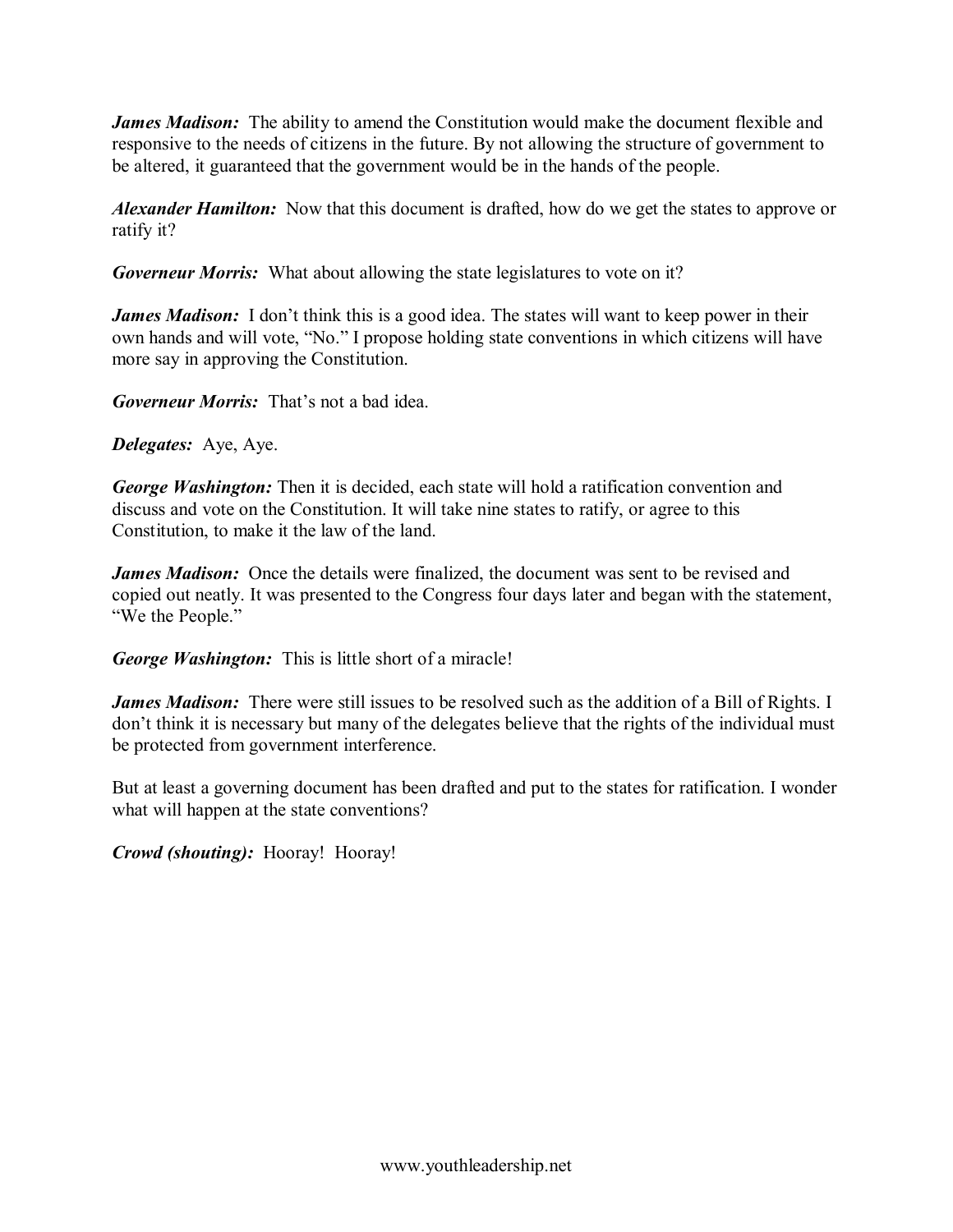**ACT III:** Ratification

**Scene I:** The Federalists represented here by James Madison, Alexander Hamilton and John Jay are sitting in a room together looking over articles they have written in support of the Constitution.

*James Madison (to the audience)***:** Well, it didn't take long for the citizens to weigh in on their thoughts about the Constitution. Those who are for it call themselves Federalists. Those who are against it are called Anti-Federalists although the "antis" said they were the true Federalists and those in favor of the Constitution should be called Nationalists.

Over the six months following the drafting of the Constitution, the states met and debated the document and voted either to ratify, or approve, the Constitution or to reject it. There was a lot at stake for the Constitution, so my friends and I joined together to create support for ratification.

Join us in my office as we review our work.

*Alexander Hamilton:* Thanks for reviewing my essay. I am trying to address the concern that this federal government will be too powerful.

*John Jay:* I see that, I like how you have explained the system of checks and balances found within the Constitution. We know from history that human nature is tempted to abuse power, it is fortunate that the Constitution prevents all of the decision making power from being in the hands of a few.

*James Madison:* I have tried to explain it in my writings as a sort of obstacle game. It isn't that we have created a government free from all tyranny, but we have created a system by which the branches are constantly on each other's backs, making sure they don't abuse their powers.

*Alexander Hamilton:* I would describe the game as such; each bill the House passes has to go to the Senate for approval. After the Senate approved it, the president has to sign it. He can refuse, or veto, the bill. If he chooses to veto the bill, the Congress can still pass it if two-thirds of their members approved.

*John Jay:* Yes, and then the "Big Check" lies with the Supreme Court which can, in the course of legal proceedings decide if a law, even a state law, is Constitutional or not.

*Alexander Hamilton:* The obstacle game goes even further than that.

*James Madison:* The President can appoint ambassadors and judges but only with the approval of the Senate.

*John Jay:* And any amendment proposed to the Constitution first must be submitted to the states for their approval. The states have not been forgotten.

*Alexander Hamilton:* I ask you, how can tyranny slip thought such a well-ordered system?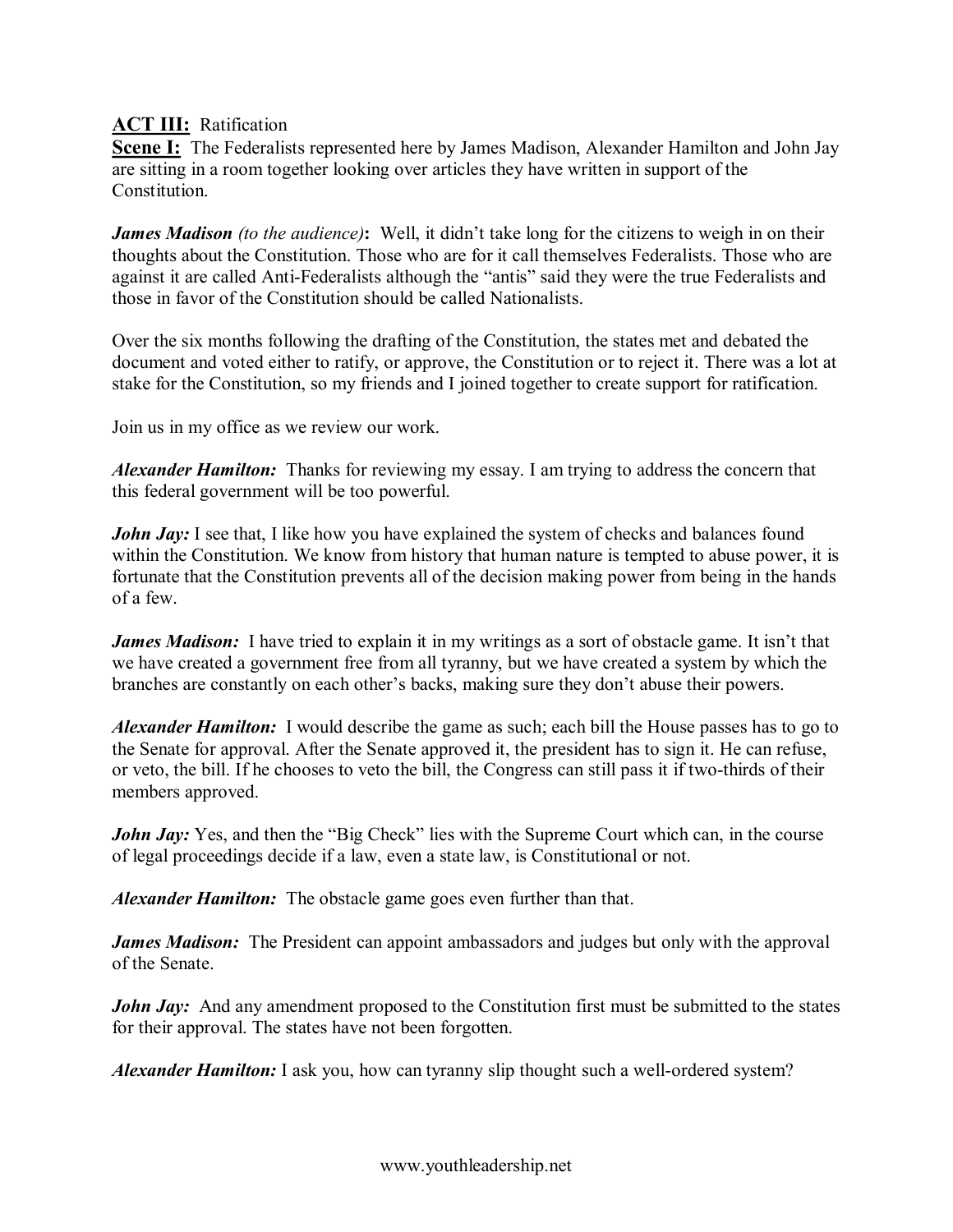*James Madison:* It can't, I say. The people have the controlling power over the Constitution and the government. With so many factions it will be impossible for any one group or interest to reign supreme over the nation.

*John Jay*: That is so. Every four years the people elect their president and more often than that they will vote for their congressional and local representatives.

*Alexander Hamilton:* So you see, my paper addresses those key issues that concern many Americans. I believe that our Federalist Papers are making a difference and turning the tide towards ratification of the Constitution. We must continue.

*James Madison:* I agree that we must continue because there are still a number of significant individuals who feel differently and may persuade the public that the Constitution isn't the way to go.

## **Scene II:** The Anti-Federalists

Patrick Henry's house in Virginia. James Monroe is sitting with Patrick Henry discussing the Constitution.

*Patrick Henry:* Give me liberty, or give me death! I laid my life on the line for this country and this is how I am repaid? My rights aren't guaranteed by this document, I am at the mercy of the mob!

*James Monroe:* The Federalists say that our rights are protected, that the balance of powers and system of checks and balances will protect the rights of the minority but I don't believe that.

*Patrick Henry:* I am sure that many states- not just Virginia- are discussing the possibility of adding a Bill of Rights to this document. The Bill of Rights would ensure the freedom of speech, protect the accused and guarantee religious choice.

*James Monroe:* They are! The addition of a Bill of Rights will guarantee that the rights of the citizen will not be impugned by the government. I won't approve the document without the addition of amendments guaranteeing personal freedoms.

**Patrick Henry:** I am still not certain about this Constitution. I just received this letter from Noah Webster; let's see what he says.

*James Monroe:* He has been up to his ears in work with his new dictionary, I wonder what he thinks?

*Patrick Henry (reading from the letter)***:** He begins by describing his work, but here's what is interesting.

"…The inclusion of a Bill of Rights is nonsense. How can the government guarantee all of the rights a person has? Must the document guarantee the right to fresh air? To fish in good weather? To turn over in bed at night?"